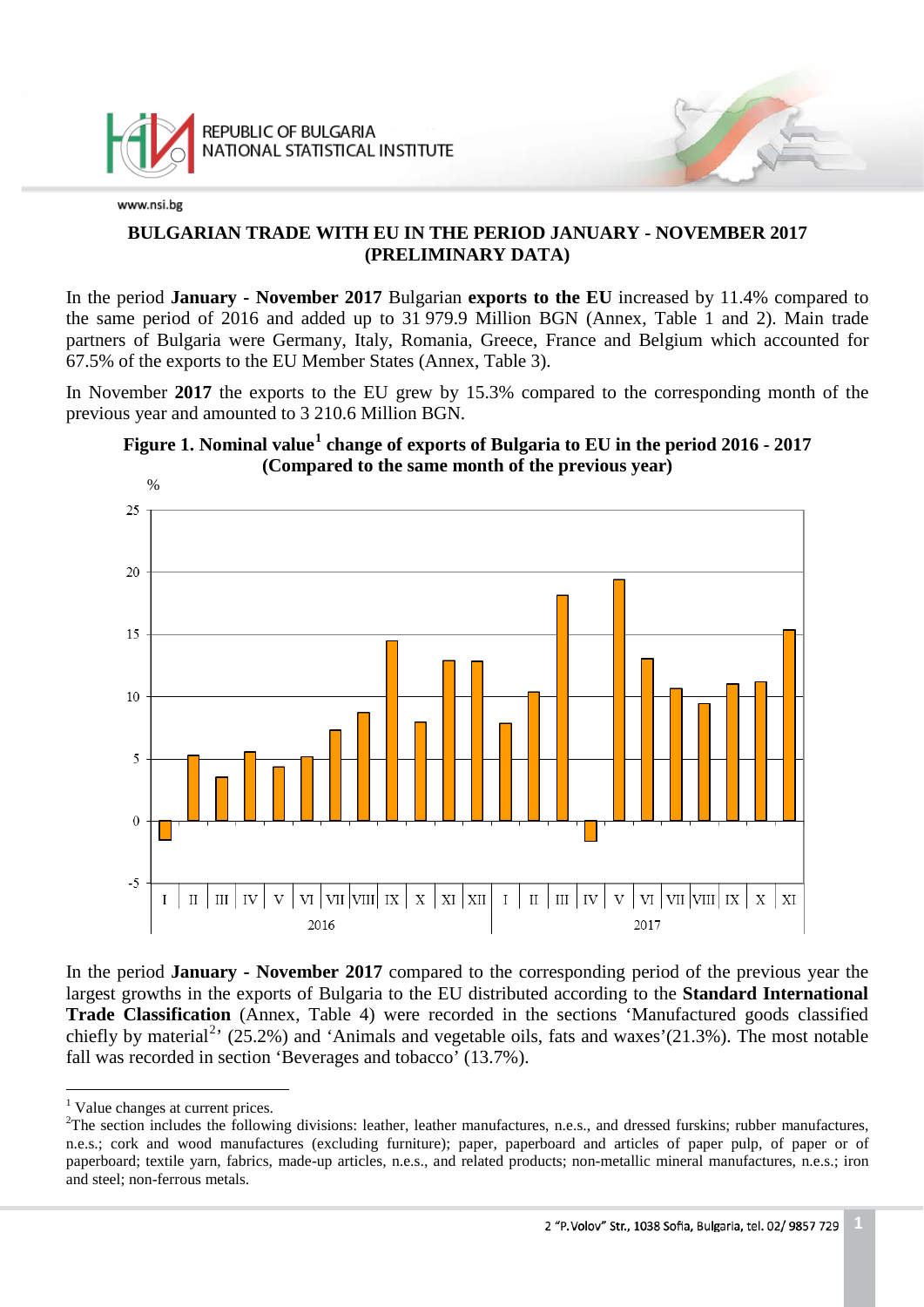

Bulgarian **imports from the EU** in the period **January - November 2017** increased by 11.4% compared to the same period of 2016 and added up to 34 436.6 Million BGN at CIF prices (Annex, Tables 1 and 2). The largest amounts were reported for the goods imported from Germany, Italy, Romania, Spain and Greece (Annex, Table 3).

In November **2017** the Bulgarian imports from the EU Member States grew by 15.4% compared to the corresponding month of the previous year and amounted to 3 597.9 Million BGN.



**Figure 2. Nominal value[1](#page-0-2) change of imports of Bulgaria from EU in the period 2016 - 2017 (Compared to the same month of the previous year)**

In the period **January - November 2017** compared to the corresponding period of 2016 the largest growths in the imports from the EU distributed according to the **Standard International Trade Classification** were reported in the sections 'Crude materials, inedible (except fuel)'<sup>[2](#page-1-0)</sup> (45.5%) and 'Mineral fuel, lubricants and related materials' (36.1%) while the largest fall was observed in section 'Animals and vegetable oils, fats and waxes' (3.9%).

The **foreign trade balance** of Bulgaria **(export FOB - import CIF) with** the **EU** in the period **January - November 2017** was negative and added up to 2 456.7 Million BGN (Annex, Table 1). At FOB/FOB prices (after elimination of transport and insurance costs on imports) the trade balance was also negative and amounted to 349.0 Million BGN.

 1 Value changes at current prices.

<span id="page-1-0"></span><sup>2</sup> The section includes following divisions: raw hides, skins and furskins; oil-seeds and oleaginous fruits; crude rubber; cork and wood; pulp and waste paper; textile fibres and their wastes; crude fertilizers and crude minerals; metalliferous ores and metal scrap; crude animal and vegetable materials, n.e.s.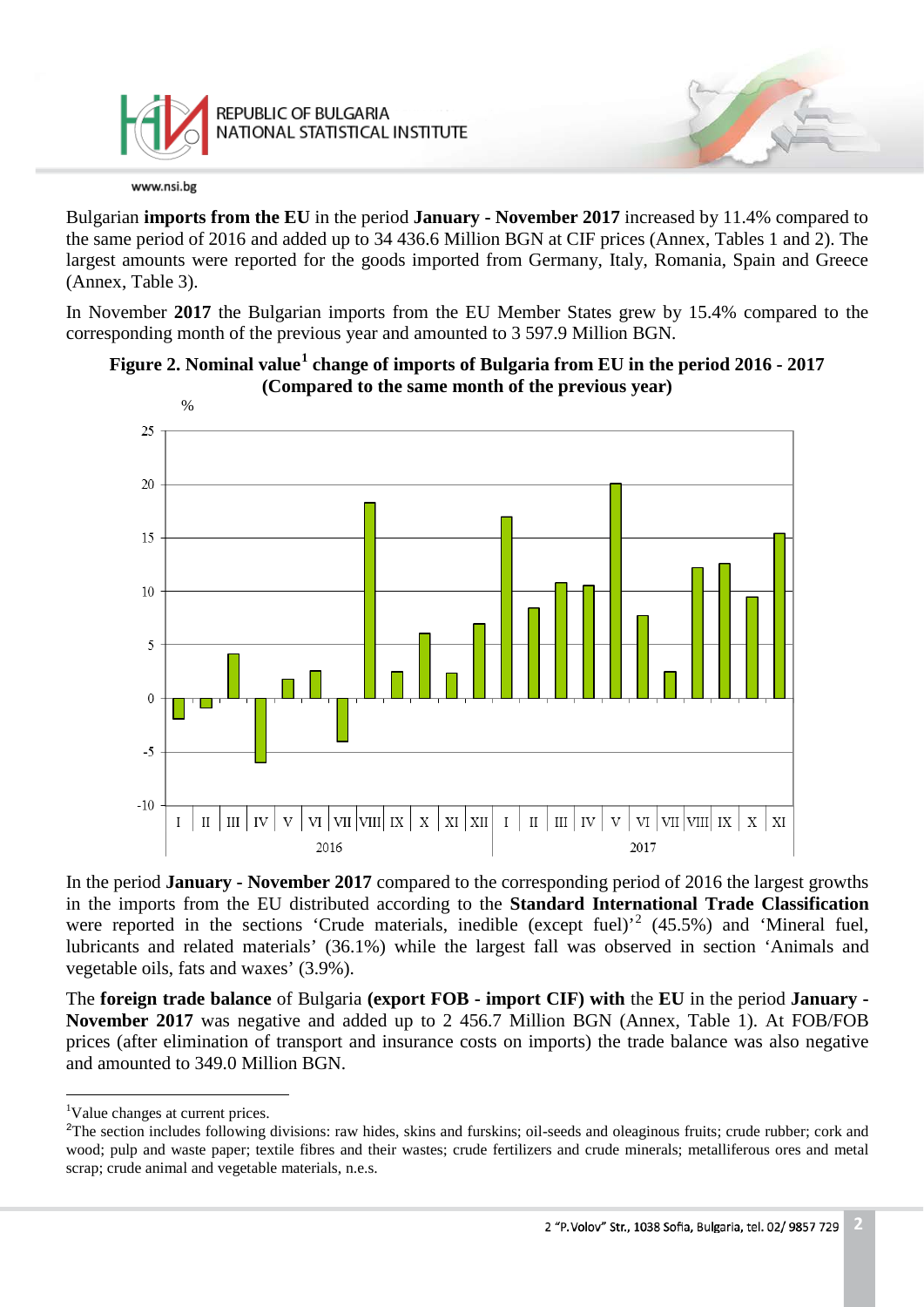

## **Annex**

**Table 1**

# **Exports, imports and trade balance of Bulgaria in the period January – November 2016 and 2017<sup>1</sup> by months**

|                       |         |                      |               |         |                      |               |                  |         |               |                         |           |               |                                      |          | (Million BGN) |
|-----------------------|---------|----------------------|---------------|---------|----------------------|---------------|------------------|---------|---------------|-------------------------|-----------|---------------|--------------------------------------|----------|---------------|
|                       |         | <b>Exports - FOB</b> |               |         | <b>Imports - CIF</b> |               | $Imports - FOB2$ |         |               | Trade balance - FOB/CIF |           |               | Trade balance - FOB/FOB <del>'</del> |          |               |
| <b>Months/Periods</b> | Total   | EU                   | <b>Non-EU</b> | Total   | EU                   | <b>Non-EU</b> | Total            | EU      | <b>Non-EU</b> | <b>Total</b>            | EU        | <b>Non-EU</b> | Total                                | EU       | <b>Non-EU</b> |
| I.2016                | 3411.3  | 2261.2               | 1150.1        | 3501.5  | 2267.8               | 1233.7        | 3271.4           | 2121.9  | 1149.5        | $-90.2$                 | $-6.6$    | $-83.6$       | 139.9                                | 139.3    | 0.6           |
| II.2016               | 3471.9  | 2286.8               | 1185.1        | 3850.2  | 2601.3               | 1248.9        | 3613.4           | 2453.9  | 1159.5        | $-378.3$                | $-314.5$  | $-63.8$       | $-141.5$                             | $-167.1$ | 25.6          |
| III.2016              | 3665.4  | 2507.8               | 1157.6        | 4237.   | 3005.8               | 1231.3        | 3971.8           | 2825.6  | 1146.2        | $-571.7$                | $-498.0$  | $-73.7$       | $-306.4$                             | $-317.8$ | 11.4          |
| I - III.2016          | 10548.6 | 7055.8               | 3492.8        | 11588.8 | 7874.9               | 3713.9        | 10856.6          | 7401.4  | 3455.2        | $-1040.2$               | $-819.1$  | $-221.1$      | $-308.0$                             | $-345.6$ | 37.6          |
| IV.2016               | 3744.0  | 2537.4               | 1206.6        | 4021.8  | 2694.4               | 1327.4        | 3782.7           | 2547.3  | 1235.4        | $-277.8$                | $-157.0$  | $-120.8$      | $-38.7$                              | $-9.9$   | $-28.8$       |
| V.2016                | 3618.9  | 2397.6               | 1221.3        | 4096.9  | 2629.0               | 1467.9        | 3844.0           | 2481.4  | 1362.6        | $-478.0$                | $-231.4$  | $-246.6$      | $-225.1$                             | $-83.8$  | $-141.3$      |
| VI.2016               | 4068.4  | 2695.3               | 1373.1        | 4318.7  | 2902.4               | 1416.3        | 4050.8           | 2733.3  | 1317.5        | $-250.3$                | $-207.1$  | $-43.2$       | 17.6                                 | $-38.0$  | 55.6          |
| <b>IV - VI.2016</b>   | 11431.3 | 7630.3               | 3801.0        | 12437.4 | 8225.8               | 4211.6        | 1677.5           | 7762.0  | 3915.5        | $-1006.1$               | $-595.5$  | $-410.6$      | $-246.2$                             | $-131.7$ | $-114.5$      |
| I - VI.2016           | 21979.9 | 14686.1              | 7293.8        | 24026.2 | 16100.7              | 7925.5        | 22534.1          | 15163.4 | 7370.7        | -2046.3                 | -1414.6   | $-631.7$      | $-554.2$                             | $-477.3$ | $-76.9$       |
| VII.2016              | 4192.5  | 2821.3               | 1371.2        | 4344.2  | 2924.1               | 1420.1        | 4062.8           | 2746.7  | 1316.1        | $-151.7$                | $-102.8$  | $-48.9$       | 129.7                                | 74.6     | 55.1          |
| VIII.2016             | 4024.8  | 2679.7               | 1345.1        | 4442.   | 2787.3               | 1654.8        | 4140.6           | 2613.3  | 1527.3        | $-417.3$                | $-107.6$  | $-309.7$      | $-115.8$                             | 66.4     | $-182.2$      |
| IX.2016               | 4170.7  | 2843.7               | 1327.0        | 4180.3  | 2742.0               | 1438.3        | 3917.9           | 2587.1  | 1330.8        | $-9.6$                  | 101.7     | $-111.3$      | 252.8                                | 256.6    | $-3.8$        |
| VII - IX.2016         | 12388.0 | 8344.7               | 4043.3        | 12966.6 | 8453.4               | 4513.2        | 12121.3          | 7947.1  | 4174.2        | $-578.6$                | $-108.7$  | $-469.9$      | 266.7                                | 397.6    | $-130.9$      |
| $I - IX.2016$         | 34367.9 | 23030.8              | 11337.        | 36992.8 | 24554.1              | 12438.7       | 34655.4          | 23110.5 | 11544.9       | $-2624.9$               | 1523.3    | $-1101.6$     | $-287.5$                             | $-79.7$  | $-207.8$      |
| X.2016                | 4303.9  | 2901.8               | 1402.         | 4831.3  | 3252.1               | 1579.2        | 4517.7           | 3042.3  | 1475.4        | $-527.4$                | $-350.3$  | $-177.1$      | $-213.8$                             | $-140.5$ | $-73.3$       |
| XI.2016               | 4370.5  | 2783.9               | 1586.6        | 4737.6  | 3117.7               | 1619.9        | 4439.2           | 2937.4  | 1501.8        | $-367.$                 | $-333.8$  | $-33.3$       | $-68.7$                              | $-153.5$ | 84.8          |
| I - XI.2016           | 43042.3 | 28716.5              | 14325.8       | 46561.7 | 30923.9              | 15637.8       | 43612.3          | 29090.2 | 14522.1       | $-3519.4$               | $-2207.4$ | -1312.0       | $-570.0$                             | $-373.7$ | $-196.3$      |

<sup>1</sup> Data are preliminary as of 9-th of February 2018.

<sup>2</sup> By data of BNB for the transport costs.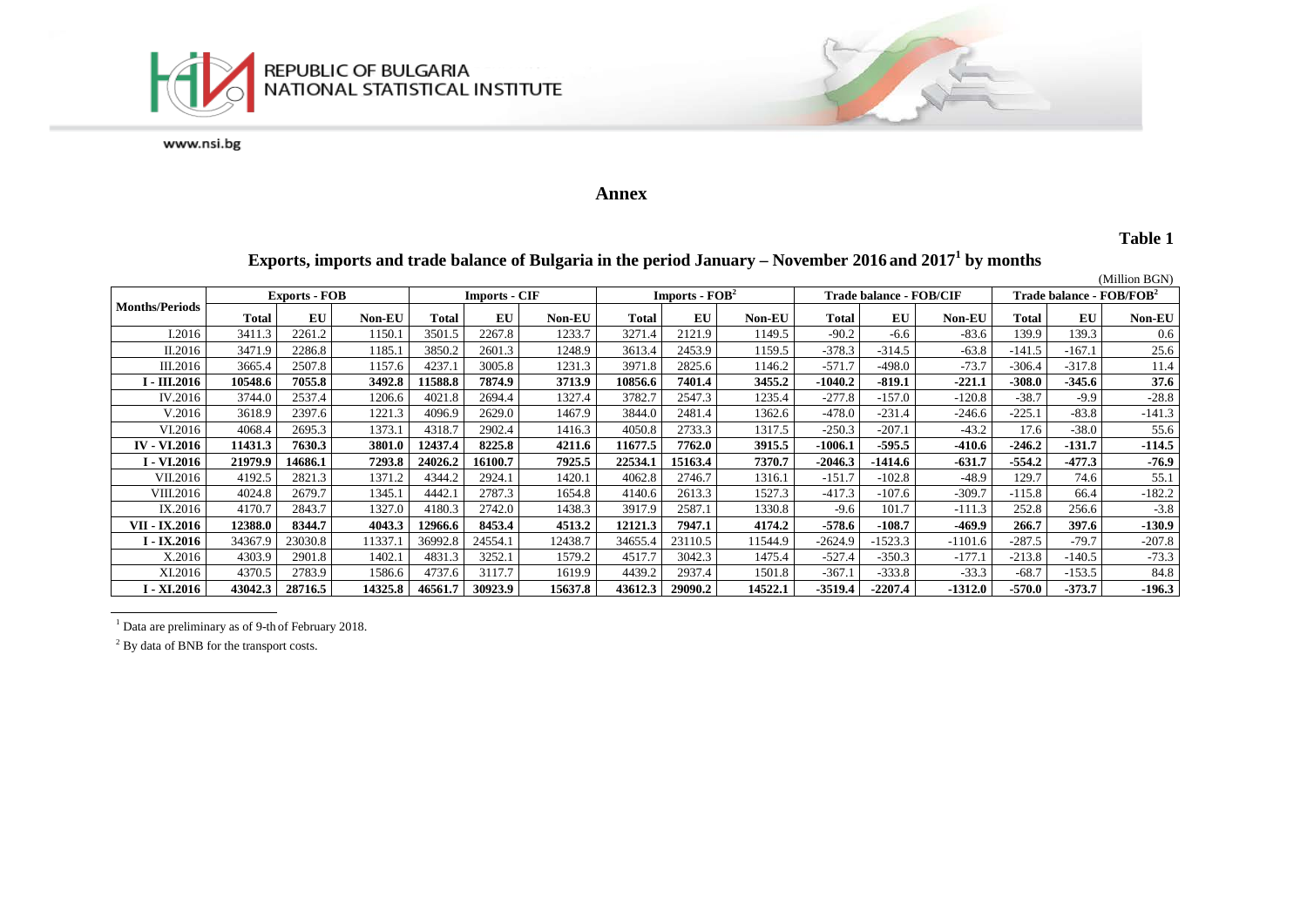

# **Table 1**

| (Continued and end)   |         |                      |               |                 |                      |         |                 |                  |               |           |                         |           |           |                                      | (Million BGN) |  |
|-----------------------|---------|----------------------|---------------|-----------------|----------------------|---------|-----------------|------------------|---------------|-----------|-------------------------|-----------|-----------|--------------------------------------|---------------|--|
|                       |         | <b>Exports - FOB</b> |               |                 | <b>Imports - CIF</b> |         |                 | Imports - $FOB2$ |               |           | Trade balance - FOB/CIF |           |           | Trade balance - FOB/FOB <sup>2</sup> |               |  |
| <b>Months/Periods</b> | Total   | EU                   | <b>Non-EU</b> | Total           | EU                   | Non-EU  | Total           | EU               | <b>Non-EU</b> | Total     | EU                      | Non-EU    | Total     | EU                                   | <b>Non-EU</b> |  |
| I.2017                | 3750.5  | 2438.4               | 1312.         | 4229.8          | 2652.0               | 1577.8  | 3944.2          | 2480.4           | 1463.8        | $-479.3$  | $-213.6$                | $-265.7$  | $-193.7$  | $-42.0$                              | $-151.7$      |  |
| II.2017               | 4044.5  | 2524.3               | 1520.2        | 4428.3          | 2820.2               | 1608.1  | 4134.9          | 2646.6           | 1488.3        | $-383.8$  | $-295.9$                | $-87.9$   | $-90.4$   | $-122.3$                             | 31.9          |  |
| III.2017              | 4373.6  | 2962.3               | 1411.3        | 5306.0          | 3329.7               | 1976.3  | 4973.5          | 3135.8           | 1837.7        | $-932.4$  | $-367.4$                | $-565.0$  | $-599.9$  | $-173.5$                             | $-426.4$      |  |
| I - III.2017          | 12168.6 | 7925.0               | 4243.6        | 13964.1         | 8801.9               | 5162.2  | 13052.6         | 8262.8           | 4789.8        | -1795.5   | $-876.9$                | $-918.6$  | $-884.0$  | $-337.8$                             | -546.2        |  |
| IV.2017               | 3906.5  | 2496.4               | 1410.         | 4684.7          | 2978.0               | 1706.7  | 4385.8          | 2792.5           | 1593.3        | $-778.2$  | $-481.6$                | $-296.6$  | $-479.3$  | $-296.1$                             | $-183.2$      |  |
| V.2017                | 4458.5  | 2862.4               | 1596.1        | 4938.8          | 3156.6               | 1782.2  | 4628.3          | 2968.5           | 1659.8        | $-480.3$  | $-294.2$                | $-186.1$  | $-169.8$  | $-106.1$                             | $-63.7$       |  |
| VI.2017               | 4619.5  | 3047.0               | 1572.5        | 4906.4          | 3127.5               | 1778.9  | 4598.3          | 2942.7           | 1655.6        | $-286.9$  | $-80.5$                 | $-206.4$  | 21.2      | 104.3                                | $-83.1$       |  |
| <b>IV - VI.2017</b>   | 12984.5 | 8405.8               | 4578.7        | 14529.9         | 9262.1               | 5267.8  | 13612.4         | 8703.7           | 4908.7        | $-1545.4$ | $-856.3$                | $-689.1$  | $-627.9$  | $-297.9$                             | $-330.0$      |  |
| <b>I</b> - VI.2017    | 25153.1 | 16330.8              | 8822.3        | 28494.0         | 18064.0              | 10430.0 | 26665.0         | 16966.5          | 9698.5        | -3340.9   | -1733.2                 | $-1607.7$ | -1511.9   | $-635.7$                             | $-876.2$      |  |
| VII.2017              | 4604.1  | 3121.8               | 1482.3        | 4703.6          | 2997.8               | 1705.8  | 4414.7          | 2823.1           | 1591.6        | $-99.5$   | 124.0                   | $-223.5$  | 189.4     | 298.7                                | $-109.3$      |  |
| VIII.2017             | 4322.5  | 2933.3               | 1389.2        | 4925.3          | 3128.4               | 1796.9  | 4589.1          | 2918.8           | 1670.3        | $-602.8$  | $-195.1$                | $-407.7$  | $-266.6$  | 14.5                                 | $-281.1$      |  |
| IX.2017               | 4506.1  | 3156.9               | 1349.2        | 4707.2          | 3087.9               | 1619.3  | 4401.1          | 2907.2           | 1493.9        | $-201.1$  | 69.0                    | $-270.1$  | 105.0     | 249.7                                | $-144.7$      |  |
| VII - IX.2017         | 13432.7 | 9212.0               | 4220.7        | 14336.1         | 9214.1               | 5122.0  | 13404.9         | 8649.1           | 4755.8        | $-903.4$  | $-2.1$                  | $-901.3$  | 27.8      | 562.9                                | $-535.1$      |  |
| I - IX.2017           | 38585.8 | 25542.8              | 13043.0       | 42830.1         | 27278.1              | 15552.0 | 40069.9         | 25615.6          | 14454.3       | $-4244.3$ | $-1735.3$               | $-2509.0$ | 1484.1    | $-72.8$                              | $-1411.3$     |  |
| X.2017                | 4945.9  | 3226.5               | 1719.4        | 5452.9          | 3560.6               | 1892.3  | 5090.6          | 3337.2           | 1753.4        | $-507.0$  | $-334.1$                | $-172.9$  | $-144.7$  | $-110.7$                             | $-34.0$       |  |
| XI.2017               | 4596.3  | 3210.6               | 1385.7        | 5476.1          | 3597.9               | 1878.2  | 5128.2          | 3376.1           | 1752.1        | $-879.8$  | $-387.3$                | $-492.5$  | $-531.9$  | $-165.5$                             | $-366.4$      |  |
| I - XI.2017           | 48128.0 | 31979.9              |               | 16148.1 53759.1 | 34436.6              |         | 19322.5 50288.7 | 32328.9          | 17959.8       | $-5631.1$ | $-2456.7$               | -3174.4   | $-2160.7$ | $-349.0$                             | $-1811.7$     |  |

# **Exports, imports and trade balance of Bulgaria in the period January – November 2016 and 20171 by months**

<sup>1</sup> Data are preliminary as of 9-th of February 2018.

<sup>2</sup> By data of BNB for the transport costs.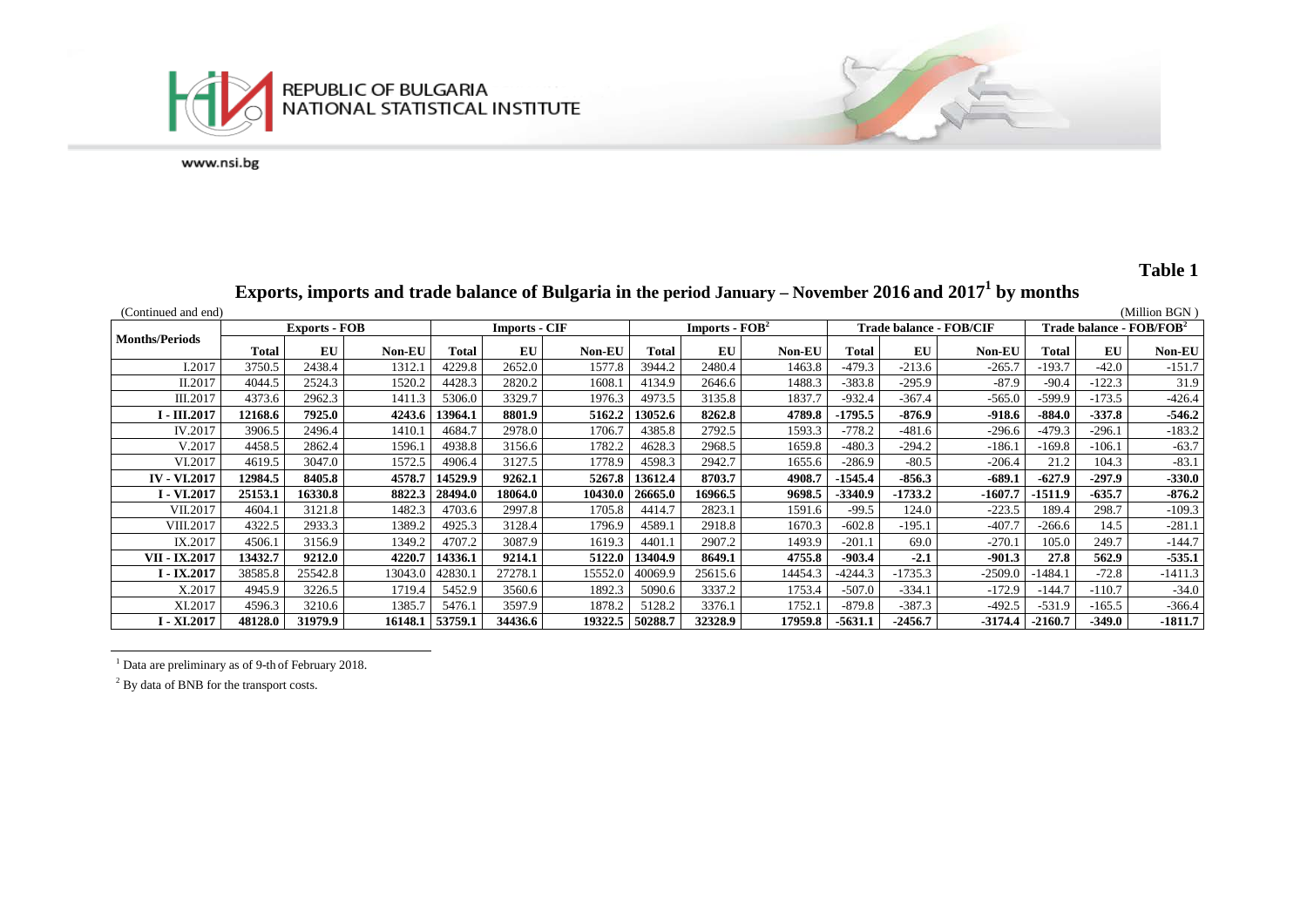

# **Table 2**

### **Value changes of exports and imports of Bulgaria in the period January - November 20171 compared to the same period of the previous year**

|                       |              |                      |         |              |                      |               |                      |      | (Per cent)    |  |
|-----------------------|--------------|----------------------|---------|--------------|----------------------|---------------|----------------------|------|---------------|--|
| <b>Months/Periods</b> |              | <b>Exports - FOB</b> |         |              | <b>Imports - CIF</b> |               | <b>Imports - FOB</b> |      |               |  |
|                       | <b>Total</b> | EU                   | Non EU  | <b>Total</b> | EU                   | <b>Non EU</b> | <b>Total</b>         | EU   | <b>Non EU</b> |  |
|                       | 9.9          | 7.8                  | 14.1    | 20.8         | 16.9                 | 27.9          | 20.6                 | 16.9 | 27.3          |  |
| $_{\rm II}$           | 16.5         | 10.4                 | 28.3    | 15.0         | 8.4                  | 28.8          | 14.4                 | 7.9  | 28.4          |  |
| III                   | 19.3         | 18.1                 | 21.9    | 25.2         | 10.8                 | 60.5          | 25.2                 | 11.0 | 60.3          |  |
| $I - III$             | 15.4         | 12.3                 | 21.5    | 20.5         | 11.8                 | 39.0          | 20.2                 | 11.6 | 38.6          |  |
| IV                    | 4.3          | $-1.6$               | 16.9    | 16.5         | 10.5                 | 28.6          | 15.9                 | 9.6  | 29.0          |  |
| V                     | 23.2         | 19.4                 | 30.7    | 20.5         | 20.1                 | 21.4          | 20.4                 | 19.6 | 21.8          |  |
| VI                    | 13.5         | 13.0                 | 14.5    | 13.6         | 7.8                  | 25.6          | 13.5                 | 7.7  | 25.7          |  |
| $IV - VI$             | 13.6         | 10.2                 | 20.5    | 16.8         | 12.6                 | 25.1          | 16.6                 | 12.1 | 25.4          |  |
| $I - VI$              | 14.4         | 11.2                 | 21.0    | 18.6         | 12.2                 | 31.6          | 18.3                 | 11.9 | 31.6          |  |
| VII                   | 9.8          | 10.7                 | 8.1     | 8.3          | 2.5                  | 20.1          | 8.7                  | 2.8  | 20.9          |  |
| <b>VIII</b>           | 7.4          | 9.5                  | 3.3     | 10.9         | 12.2                 | 8.6           | 10.8                 | 11.7 | 9.4           |  |
| IX                    | 8.0          | 11.0                 | 1.7     | 12.6         | 12.6                 | 12.6          | 12.3                 | 12.4 | 12.3          |  |
| VII - IX              | 8.4          | 10.4                 | 4.4     | 10.6         | 9.0                  | 13.5          | 10.6                 | 8.8  | 13.9          |  |
| $I - IX$              | 12.3         | 10.9                 | 15.0    | 15.8         | 11.1                 | 25.0          | 15.6                 | 10.8 | 25.2          |  |
| X                     | 14.9         | 11.2                 | 22.6    | 12.9         | 9.5                  | 19.8          | 12.7                 | 9.7  | 18.8          |  |
| XI                    | 5.2          | 15.3                 | $-12.7$ | 15.6         | 15.4                 | 15.9          | 15.5                 | 14.9 | 16.7          |  |
| $I - XI$              | 11.8         | 11.4                 | 12.7    | 15.5         | 11.4                 | 23.6          | 15.3                 | 11.1 | 23.7          |  |

 $\frac{1}{1}$  Data are preliminary as of 9-th February 2018.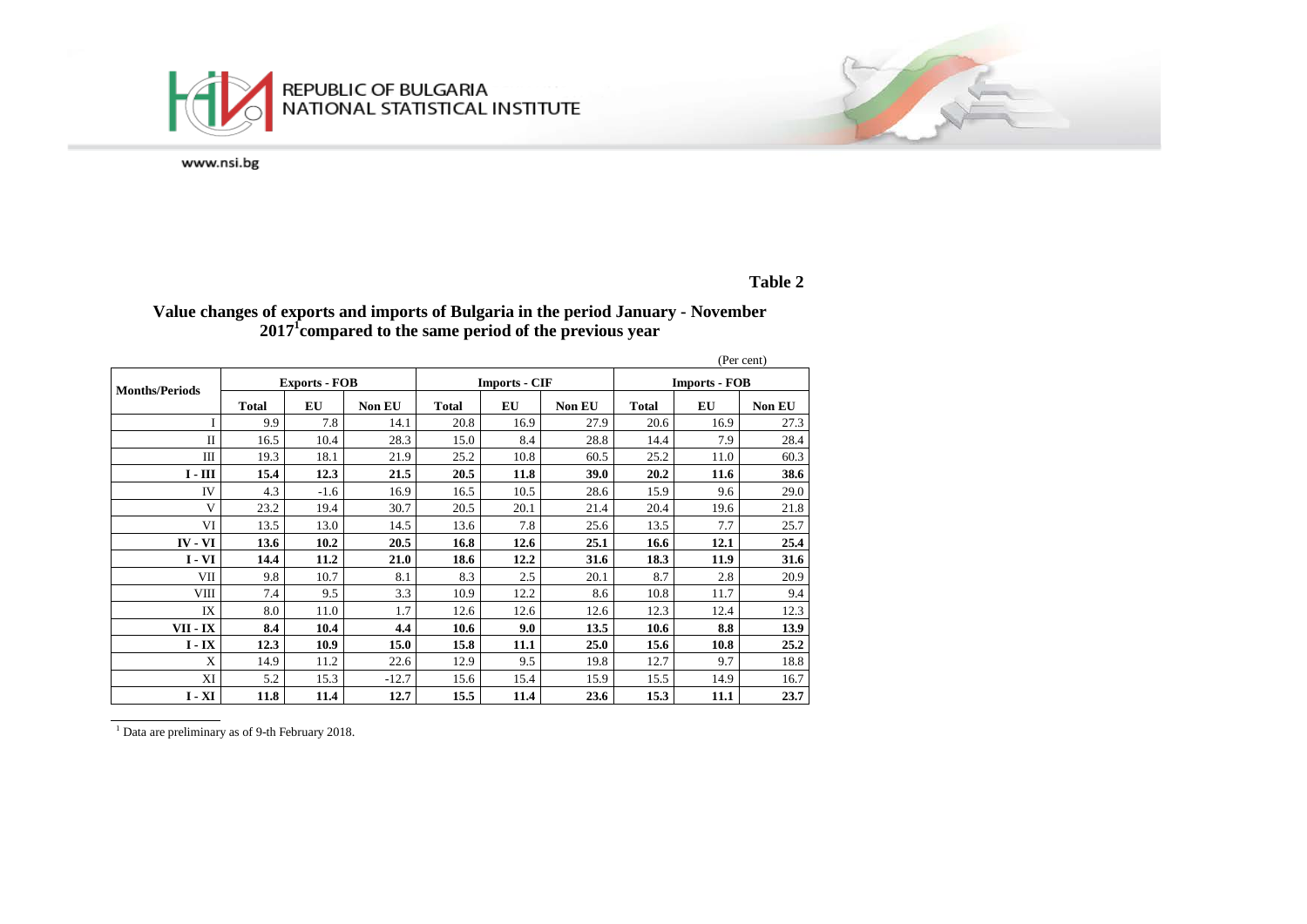

## **Table 3**

# **Exports, imports and trade balance by groups of countries and main partner countries1 of Bulgaria in the period January - November 2016 and 2017<sup>2</sup>**

|                                |                    | <b>Exports - FOB</b> |                                                           |                    | <b>Imports - CIF</b> |                                                         | Trade balance -<br><b>FOB/CIF</b> |           |  |
|--------------------------------|--------------------|----------------------|-----------------------------------------------------------|--------------------|----------------------|---------------------------------------------------------|-----------------------------------|-----------|--|
| <b>Countries and groups of</b> | 2016               | 2017                 | <b>Change</b><br>compared                                 | 2016               | 2017                 | <b>Change</b><br>compared                               | 2016                              | 2017      |  |
| countries                      | <b>Million BGN</b> |                      | to the same<br>period of<br>the<br>previous<br>year - $%$ | <b>Million BGN</b> |                      | to the same<br>period of<br>the<br>previous<br>year - % | <b>Million BGN</b>                |           |  |
| <b>Total</b>                   | 43042.3            | 48128.0              | 11.8                                                      | 46561.7            | 53759.1              | 15.5                                                    | -3519.4                           | $-5631.1$ |  |
| EU                             | 28716.5            | 31979.9              | 11.4                                                      | 30923.9            | 34436.6              | 11.4                                                    | $-2207.4$                         | $-2456.7$ |  |
| Austria                        | 833.9              | 892.6                | 7.0                                                       | 1295.6             | 1307.1               | 0.9                                                     | $-461.7$                          | $-414.5$  |  |
| Belgium                        | 1122.2             | 1915.6               | 70.7                                                      | 1092.0             | 1151.6               | 5.5                                                     | 30.2                              | 764.0     |  |
| Croatia                        | 196.7              | 208.8                | 6.2                                                       | 112.7              | 138.1                | 22.5                                                    | 84.0                              | 70.7      |  |
| Cyprus                         | 142.4              | 146.5                | 2.9                                                       | 51.9               | 177.2                | 241.4                                                   | 90.5                              | $-30.7$   |  |
| Czech Republic                 | 716.0              | 979.5                | 36.8                                                      | 983.7              | 1207.1               | 22.7                                                    | $-267.7$                          | $-227.6$  |  |
| Denmark                        | 259.1              | 289.1                | 11.6                                                      | 216.0              | 247.6                | 14.6                                                    | 43.1                              | 41.5      |  |
| Estonia                        | 38.7               | 44.2                 | 14.2                                                      | 27.3               | 54.7                 | 100.4                                                   | 11.4                              | $-10.5$   |  |
| Finland                        | 69.7               | 80.5                 | 15.5                                                      | 125.0              | 116.9                | $-6.5$                                                  | $-55.3$                           | $-36.4$   |  |
| France                         | 1936.4             | 1983.2               | 2.4                                                       | 1463.1             | 1554.9               | 6.3                                                     | 473.3                             | 428.3     |  |
| Germany                        | 5794.8             | 6601.5               | 13.9                                                      | 6122.7             | 6617.1               | 8.1                                                     | $-327.9$                          | $-15.6$   |  |
| Greece                         | 2926.5             | 3087.6               | 5.5                                                       | 2242.5             | 2370.6               | 5.7                                                     | 684.0                             | 717.0     |  |
| Hungary                        | 698.4              | 834.0                | 19.4                                                      | 1770.9             | 1906.6               | 7.7                                                     | $-1072.5$                         | $-1072.6$ |  |
| Ireland                        | 60.2               | 84.2                 | 39.9                                                      | 171.7              | 201.2                | 17.2                                                    | $-111.5$                          | $-117.0$  |  |
| Italy                          | 3961.4             | 4034.8               | 1.9                                                       | 3693.6             | 3924.0               | 6.2                                                     | 267.8                             | 110.8     |  |
| Latvia                         | 48.5               | 53.6                 | 10.5                                                      | 64.1               | 63.6                 | $-0.8$                                                  | $-15.6$                           | $-10.0$   |  |
| Lithuania                      | 100.1              | 129.7                | 29.6                                                      | 91.7               | 82.6                 | $-9.9$                                                  | 8.4                               | 47.1      |  |
| Luxembourg                     | 10.8               | 16.8                 | 55.6                                                      | 155.4              | 169.3                | 8.9                                                     | $-144.6$                          | $-152.5$  |  |
| Malta                          | 71.5               | 33.3                 | $-53.4$                                                   | 30.8               | 73.9                 | 139.9                                                   | 40.7                              | $-40.6$   |  |
| Netherlands                    | 1163.4             | 1202.4               | 3.4                                                       | 1696.0             | 1971.8               | 16.3                                                    | $-532.6$                          | $-769.4$  |  |
| Poland                         | 1053.0             | 1129.3               | 7.2                                                       | 1863.4             | 1969.3               | 5.7                                                     | $-810.4$                          | $-840.0$  |  |
| Portugal                       | 190.9              | 219.3                | 14.9                                                      | 86.3               | 95.6                 | 10.8                                                    | 104.6                             | 123.7     |  |
| Romania                        | 3768.2             | 3961.7               | 5.1                                                       | 3192.6             | 3833.1               | 20.1                                                    | 575.6                             | 128.6     |  |
| Slovakia                       | 296.3              | 376.5                | 27.1                                                      | 630.5              | 699.9                | 11.0                                                    | $-334.2$                          | $-323.4$  |  |
| Slovenia                       | 362.1              | 379.4                | 4.8                                                       | 357.8              | 400.2                | 11.9                                                    | 4.3                               | $-20.8$   |  |
| Spain                          | 1189.0             | 1405.4               | 18.2                                                      | 1819.3             | 2750.8               | 51.2                                                    | $-630.3$                          | $-1345.4$ |  |
| Sweden                         | 320.2              | 396.6                | 23.9                                                      | 298.3              | 348.9                | 17.0                                                    | 21.9                              | 47.7      |  |
| <b>United Kingdom</b>          | 1063.2             | 1186.3               | 11.6                                                      | 1100.5             | 857.7                | $-22.1$                                                 | $-37.3$                           | 328.6     |  |
| Not specified                  | 322.9              | 307.5                | $-4.8$                                                    | 168.5              | 145.2                | $-13.8$                                                 | 154.4                             | 162.3     |  |

<sup>1</sup> Partner country:

- In case of exports (or dispatches) is the country (or Member State) of final destination of the goods.

- In case of imports (or arrivals) is the country (or Member State) of consignment of the goods. <sup>2</sup> Data are preliminary as of 9-th February 2018.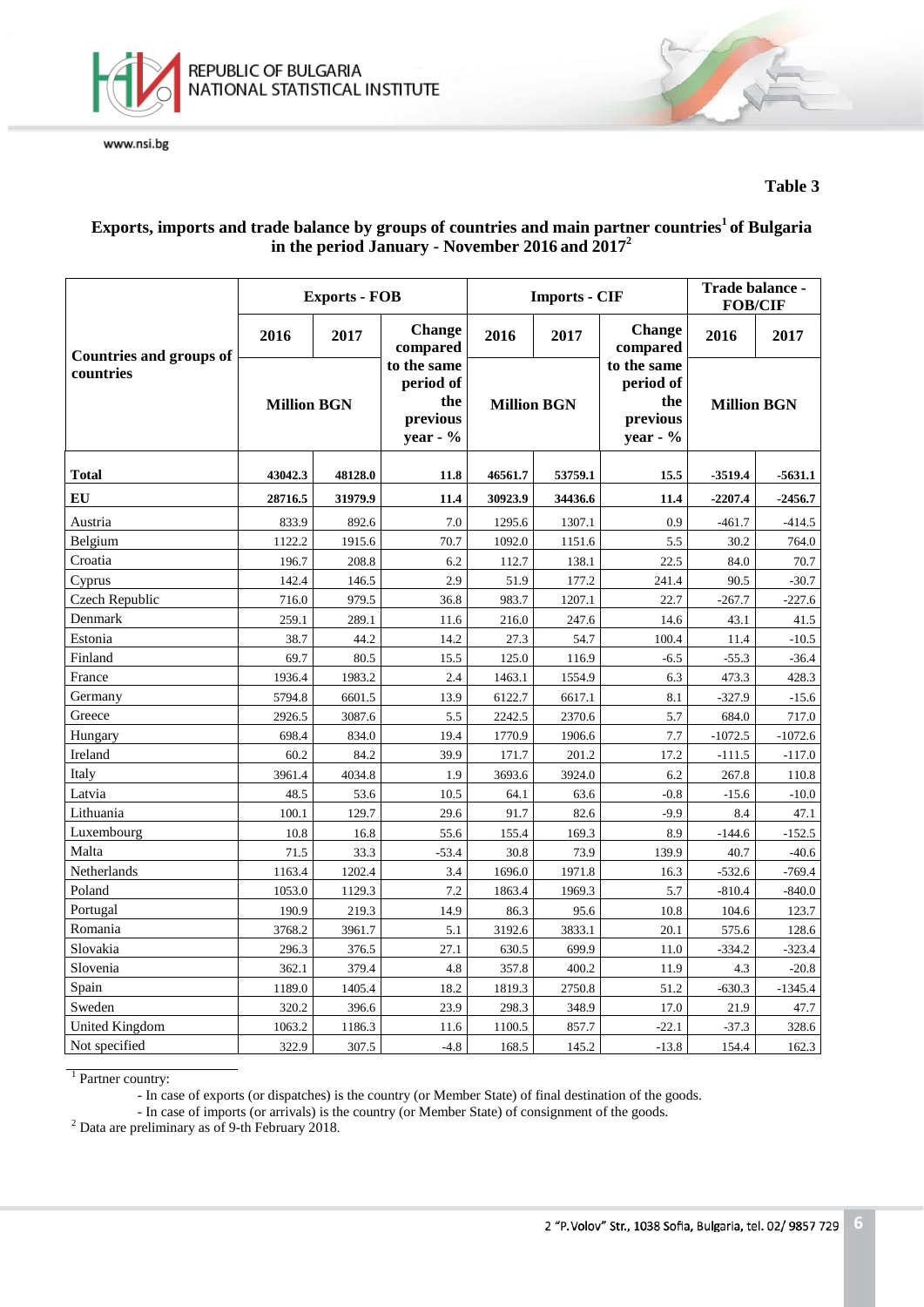

#### **Table 3**

## **Exports, imports and trade balance by groups of countries and main partner countries1 of Bulgaria in the period January - November 2016 and 2017<sup>2</sup>**

| (Continued)                                 |                    |                      |                                                            |                    |                      |                                                            |                                   |           |  |
|---------------------------------------------|--------------------|----------------------|------------------------------------------------------------|--------------------|----------------------|------------------------------------------------------------|-----------------------------------|-----------|--|
|                                             |                    | <b>Exports - FOB</b> |                                                            |                    | <b>Imports - CIF</b> |                                                            | Trade balance -<br><b>FOB/CIF</b> |           |  |
|                                             | 2016               | 2017                 | <b>Change</b><br>compared                                  | 2016               | 2017                 | <b>Change</b><br>compared                                  | 2016                              | 2017      |  |
| <b>Countries and groups of</b><br>countries | <b>Million BGN</b> |                      | to the same<br>period of<br>the<br>previous<br>year - $\%$ | <b>Million BGN</b> |                      | to the same<br>period of<br>the<br>previous<br>year - $\%$ | <b>Million BGN</b>                |           |  |
| <b>Non EU countries</b>                     | 14325.8            | 16148.1              | 12.7                                                       | 15637.8            | 19322.5              | 23.6                                                       | $-1312.0$                         | $-3174.4$ |  |
| CIS <sup>3</sup>                            | 1221.1             | 1914.9               | 56.8                                                       | 5125.4             | 6275.9               | 22.4                                                       | $-3904.3$                         | $-4361.0$ |  |
| of which:                                   |                    |                      |                                                            |                    |                      |                                                            |                                   |           |  |
| Kazakhstan                                  | 34.6               | 39.1                 | 13.0                                                       | 31.1               | 25.1                 | $-19.3$                                                    | 3.5                               | 14.0      |  |
| <b>Russian Federation</b>                   | 700.2              | 1350.4               | 92.9                                                       | 4193.8             | 5245.8               | 25.1                                                       | $-3493.6$                         | $-3895.4$ |  |
| Ukraine                                     | 258.5              | 251.5                | $-2.7$                                                     | 729.1              | 810.5                | 11.2                                                       | $-470.6$                          | $-559.0$  |  |
| OECD <sup>4</sup>                           | 4837.2             | 5142.1               | 6.3                                                        | 4325.0             | 4940.5               | 14.2                                                       | 512.2                             | 201.6     |  |
| of which:                                   |                    |                      |                                                            |                    |                      |                                                            |                                   |           |  |
| Canada                                      | 89.2               | 72.3                 | $-18.9$                                                    | 86.3               | 113.4                | 31.4                                                       | 2.9                               | $-41.1$   |  |
| Israel                                      | 161.1              | 134.9                | $-16.3$                                                    | 90.5               | 90.4                 | $-0.1$                                                     | 70.6                              | 44.5      |  |
| Japan                                       | 72.9               | 71.2                 | $-2.3$                                                     | 170.5              | 187.4                | 9.9                                                        | $-97.6$                           | $-116.2$  |  |
| Korea, Republic of                          | 138.2              | 75.5                 | $-45.4$                                                    | 205.3              | 204.6                | $-0.3$                                                     | $-67.1$                           | $-129.1$  |  |
| Turkey                                      | 3306.4             | 3719.5               | 12.5                                                       | 2851.4             | 3408.6               | 19.5                                                       | 455.0                             | 310.9     |  |
| <b>United States</b>                        | 624.1              | 627.0                | 0.5                                                        | 378.7              | 421.0                | 11.2                                                       | 245.4                             | 206.0     |  |
| $EFTA^5$                                    | 317.1              | 312.3                | $-1.5$                                                     | 399.8              | 431.7                | 8.0                                                        | $-82.7$                           | $-119.4$  |  |
| of which:                                   |                    |                      |                                                            |                    |                      |                                                            |                                   |           |  |
| Norway                                      | 64.4               | 61.3                 | $-4.8$                                                     | 41.7               | 57.2                 | 37.2                                                       | 22.7                              | 4.1       |  |
| Switzerland                                 | 249.8              | 248.5                | $-0.5$                                                     | 354.7              | 371.6                | 4.8                                                        | $-104.9$                          | $-123.1$  |  |

 $1$  Partner country:

- In case of exports (or dispatches) is the country (or Member State) of final destination of the goods.

- In case of imports (or arrivals) is the country (or Member State) of consignment of the goods.

<sup>2</sup> Data are preliminary as of 9-th February 2018.<br><sup>3</sup> CIS includes: Azerbaijan; Armenia; Belarus; Kazakhstan; Kyrgyz Republic; Moldova, Republic of; Russian Federation; Tajikistan; Turkmenistan; Uzbekistan and Ukraine.

<sup>4</sup> OECD includes: Australia; Virgin Islands (US); United States; Iceland; Canada; Mexico; New Zealand; Norway; Korea, Republic of; Turkey; Switzerland; Japan; Israel and Chile.

<sup>5</sup> EFTA includes: Norway; Switzerland; Iceland and Liechtenstein.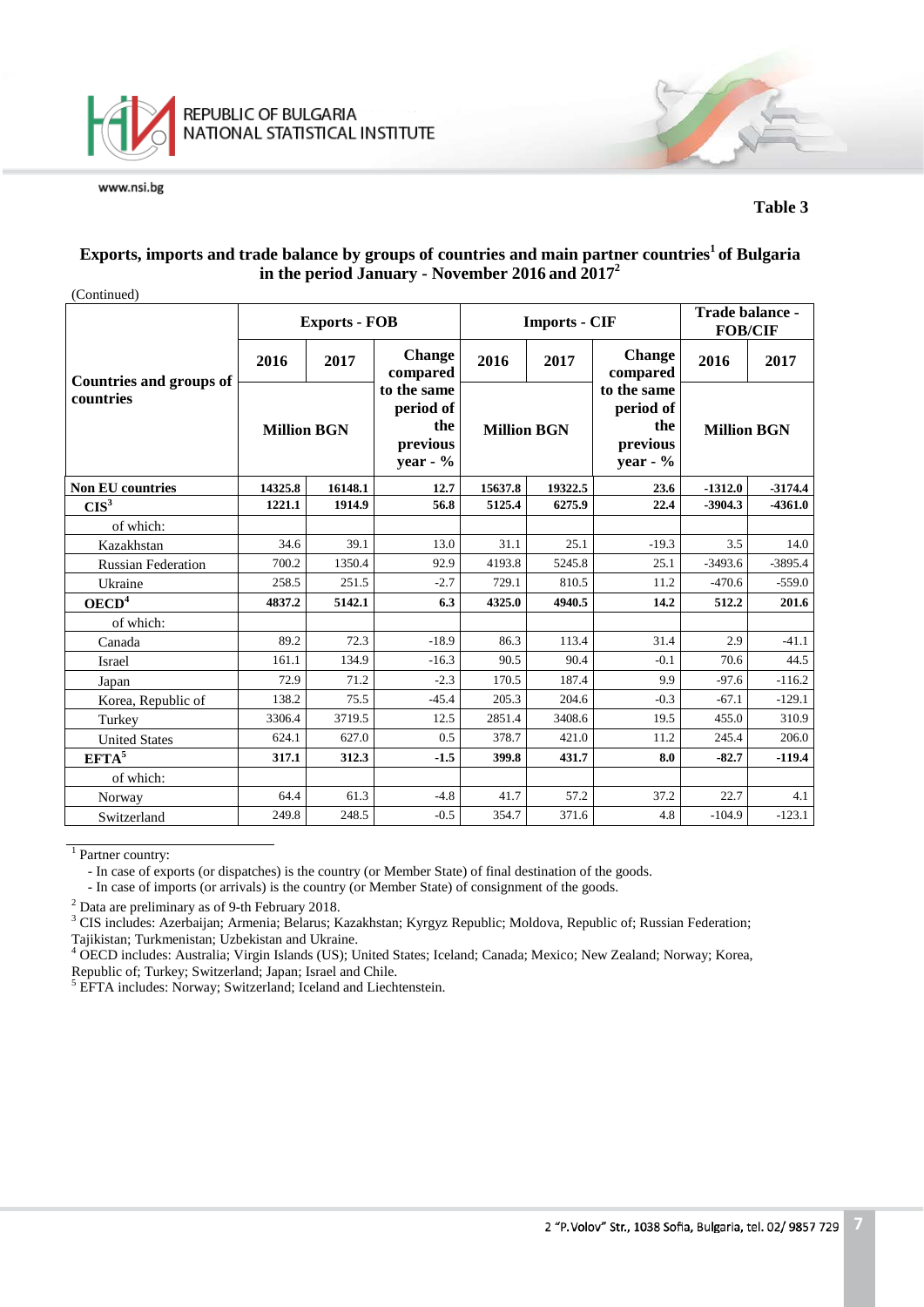

#### **Table 3**

## **Exports, imports and trade balance by groups of countries and main partner countries1 of Bulgaria in the period January - November 2016 and 2017<sup>2</sup>**

| (Continued and end)                      |                    |                      |                                                            |                      |        |                                                            |                                   |          |
|------------------------------------------|--------------------|----------------------|------------------------------------------------------------|----------------------|--------|------------------------------------------------------------|-----------------------------------|----------|
|                                          |                    | <b>Exports - FOB</b> |                                                            | <b>Imports - CIF</b> |        |                                                            | Trade balance -<br><b>FOB/CIF</b> |          |
| <b>Countries and groups of</b>           | 2016               | 2017                 | <b>Change</b><br>compared                                  | 2016                 | 2017   | <b>Change</b><br>compared                                  | 2016                              | 2017     |
| countries                                | <b>Million BGN</b> |                      | to the same<br>period of<br>the<br>previous<br>year - $\%$ | <b>Million BGN</b>   |        | to the same<br>period of<br>the<br>previous<br>year - $\%$ | <b>Million BGN</b>                |          |
| <b>Countries not included</b>            |                    |                      |                                                            |                      |        |                                                            |                                   |          |
| in the upper groups                      |                    |                      |                                                            |                      |        |                                                            |                                   |          |
| Albania                                  | 113.3              | 138.3                | 22.1                                                       | 27.6                 | 33.2   | 20.3                                                       | 85.7                              | 105.1    |
| Bosnia and Herzegovina                   | 120.2              | 121.5                | 1.1                                                        | 77.4                 | 70.7   | $-8.7$                                                     | 42.8                              | 50.8     |
| <b>Brazil</b>                            | 48.3               | 44.8                 | $-7.2$                                                     | 45.0                 | 34.6   | $-23.1$                                                    | 3.3                               | 10.2     |
| China                                    | 771.4              | 1129.4               | 46.4                                                       | 1875.7               | 1999.3 | 6.6                                                        | $-1104.3$                         | $-869.9$ |
| Egypt                                    | 484.5              | 589.4                | 21.7                                                       | 589.7                | 1018.7 | 72.7                                                       | $-105.2$                          | $-429.3$ |
| Former Yugoslav<br>Republic of Macedonia | 699.1              | 727.8                | 4.1                                                        | 459.8                | 568.1  | 23.6                                                       | 239.3                             | 159.7    |
| Georgia                                  | 292.8              | 255.8                | $-12.6$                                                    | 252.4                | 560.1  | 121.9                                                      | 40.4                              | $-304.3$ |
| India                                    | 156.8              | 184.2                | 17.5                                                       | 212.9                | 253.0  | 18.8                                                       | $-56.1$                           | $-68.8$  |
| Indonesia                                | 61.5               | 41.1                 | $-33.2$                                                    | 64.5                 | 85.3   | 32.2                                                       | $-3.0$                            | $-44.2$  |
| Iran, Islamic Republic of                | 123.0              | 98.8                 | $-19.7$                                                    | 45.1                 | 99.8   | 121.3                                                      | 77.9                              | $-1.0$   |
| Peru                                     | 13.9               | 18.3                 | 31.7                                                       | 45.9                 | 31.9   | $-30.5$                                                    | $-32.0$                           | $-13.6$  |
| Serbia                                   | 680.8              | 843.6                | 23.9                                                       | 688.9                | 1076.8 | 56.3                                                       | $-8.1$                            | $-233.2$ |
| Singapore                                | 334.5              | 295.8                | $-11.6$                                                    | 47.5                 | 62.8   | 32.2                                                       | 287.0                             | 233.0    |
| South Africa                             | 130.2              | 112.7                | $-13.4$                                                    | 34.6                 | 57.6   | 66.5                                                       | 95.6                              | 55.1     |
| Syrian Arab Republic                     | 31.1               | 37.7                 | 21.2                                                       | 1.7                  | 0.3    | $-82.4$                                                    | 29.4                              | 37.4     |
| Taiwan                                   | 45.9               | 45.8                 | $-0.2$                                                     | 199.8                | 183.4  | $-8.2$                                                     | $-153.9$                          | $-137.6$ |
| <b>United Arab Emirates</b>              | 357.1              | 291.4                | $-18.4$                                                    | 40.4                 | 50.7   | 25.5                                                       | 316.7                             | 240.7    |
| Viet Nam                                 | 159.2              | 43.8                 | $-72.5$                                                    | 74.0                 | 80.7   | 9.1                                                        | 85.2                              | $-36.9$  |

<sup>1</sup> Partner country:

- In case of exports (or dispatches) is the country (or Member State) of final destination of the goods.

- In case of imports (or arrivals) is the country (or Member State) of consignment of the goods.

<sup>2</sup> Data are preliminary as of 9-th February 2018.